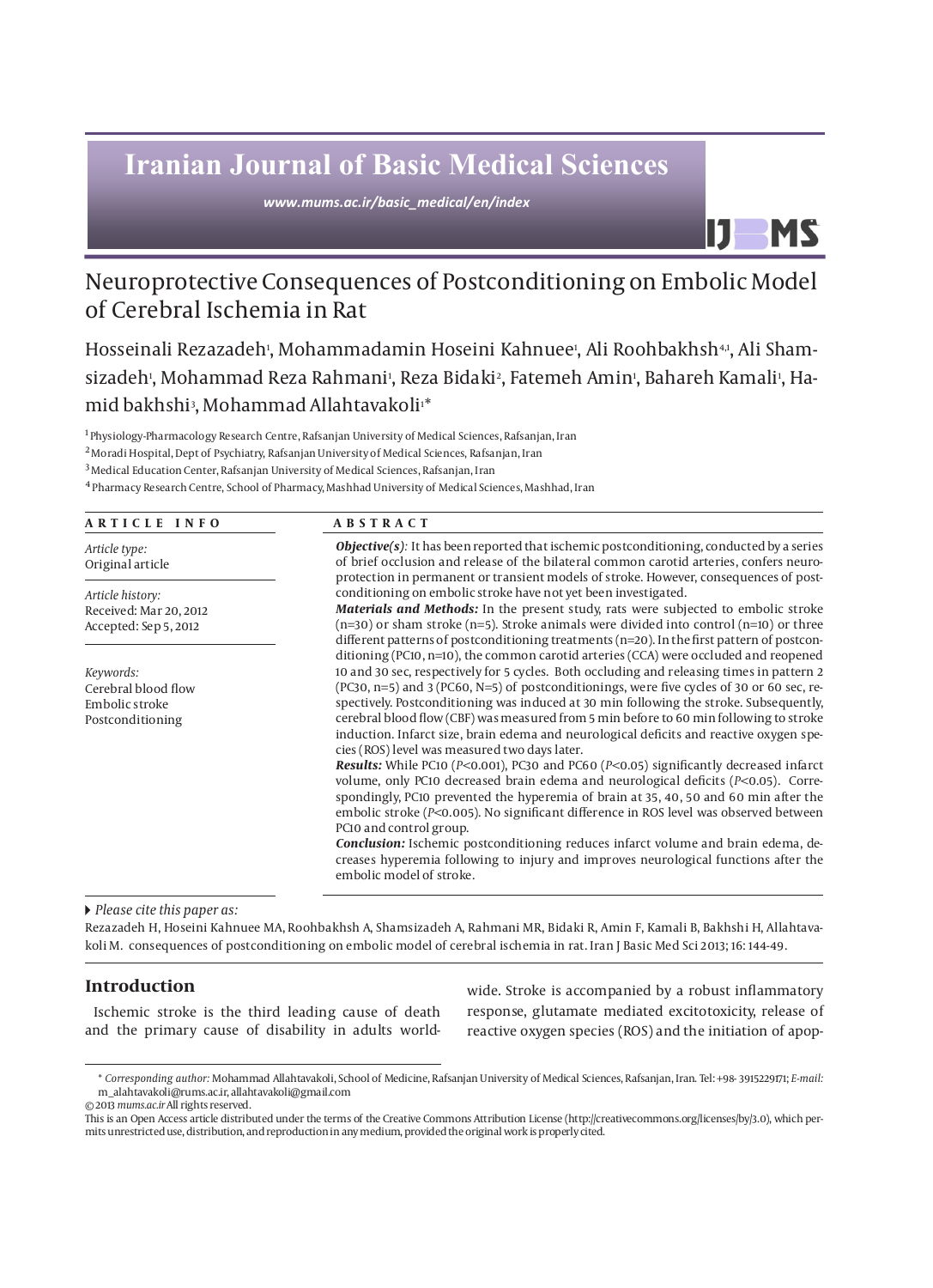Ischemic postconditioning is defined as a series of rapid intermittent interruptions of blood flow in the early phase of reperfusion that mechanically alters the hydrodynamics of reperfusion (3). In the brain, ischemic postconditioning is conducted by a series of brief occlusion and release of the bilateral common carotid arteries (CCA) following to reperfusion(4). While little is known about its mechanisms, numerous investigators recently demonstrated that ischemic postconditioning protects brain from injury in transient (5-7) or permanent MCA occlusion models. An investigation suggested that ischemic postconditioning may not influence the early brain damage induced by focal cerebral ischemia in rats (8). Hence, further studies are required to address this controversy.

Embolic stroke model, induced by natural old clots, is more relevant to the pathophysiological situation in patients, because the majority of ischemic injuries in humans are induced by old thrombi that originate from the heart and carotid arteries (9). The effect of postconditioning has not yet been investigated on embolic stroke. Therefore, the objective of the present study was to investigate the effects of postconditioning, conducted by the repetitive occluding and releasing of the bilateral common carotid artery (CCA), on hyperemia, infarct volume, brain edema, ROS activity and neurological outcome following embolic stroke in rats.

## **Materials and Methods**

## *Animals and treatments*

Animals were handled in accordance with criteria outlined in the Guide for Care and Use of Laboratory Animals (NIH US publication 86-23 revised 1985; http://oacu. od.nih.gov/regs/guide/guidex.htm). Experimental protocols were approved by animal ethic committee of Rafsanjan University of Medical Sciences. A total of 35 male Wistar rats weighing 200 to 250 grams were maintained on a 12 hr light-dark cycle with food and water available ad libitum. Animals were randomly assigned to control  $(n=10)$ , Sham operated  $(n=5)$  and three different patterns of postconditioning treatment (n=20) as describe below. In a separate experiment, 10 animals were assigned to control or PC10 (n=5 for each group) for ROS level measurement.

## *Surgical and clot preparation*

Rats were anesthetized with halothane (5% for induction and 1.5-2% for maintenance) and subjected to embolic stroke. Body temperature was maintained normothermic (37oC) throughout. For preparation of embolus,

the femoral artery of the donor rat was catheterized and blood was transferred directly into a 20 cm length of PE-50 tube and kept for 2 hr at room temperature. The clot was subsequently refrigerated for 22 hr at 4oC prior to use. A 2 cm segment of clot filled PE-50 tube was cut and clot expelled from the tube and transferred into another PE-50 modified tube with an outer diameter of 0.3 mm for injection into MCA (10).

#### *CBF measurement*

Relative regional cerebral blood flow was monitored with laser doppler monitor (LD-CBF) extracranially. After the scalp was opened and the right temporalis muscle was gently separated from the bone, the right skull bone was thinned by a dental drill. For CBF measurement, the probe was attached to the bone 1 mm posterior and 5 mm mediolateral to the bregma. CBF was measured 5 min before clot injection as the baseline value, at the time of ischemia, and at 10, 20, 30, 35, 40, 50 and 60 min intervals after stroke. A minimum initial reduction of 70% in the laser doppler reading was considered a successful occlusion of the MCA perfusion territory (11). CBF values were expressed as percentages relative to baseline (100%).

#### *Induction of embolic stroke model*

The embolic stroke model was induced by embolizing a preformed clot into the MCA as reported formerly (12). Briefly, a longitudinal incision of 1.5 cm in length was made in the midline of the ventral cervical skin. The right common carotid artery, internal carotid artery, and external carotid artery were exposed. The distal portion of the external carotid artery was ligated and cut. The modified PE-50 tubing with the 20 mm clot was connected to a 50 µl Hamilton lock syringe, and advanced 17-19 mm in the internal carotid artery until its tip was inside of the MCA. The clot was then injected, and the catheter was removed. The wound was closed, and the animal was returned to its cage. For the sham operated animals 5 µl saline was injected into the MCA. The stroke surgeon was blind to the group of animals he was working on. The duration of surgery did not exceed 30 min in any case.

#### *Ischemic postconditioning*

Postconditioning was performed after 30 min of MCA occlusion (MCAo) by the clot. Postconditioning was executed by occluding bilateral common carotid arteries (CCA), by using 4-0 silk strings that already tied loosely around CCAs. To explore optimal method for the protective effects of postconditioning, we examined three different patterns of postcoditionings. In the first pattern of postconditioning (PC10, n=10), the CCAs occluding and releasing times were 10 and 30 sec, respectively and repeated for 5 cycles (Figure 1). In pattern 2 (PC30, n=5) and 3 (PC60, n=5), both occluding and releasing times were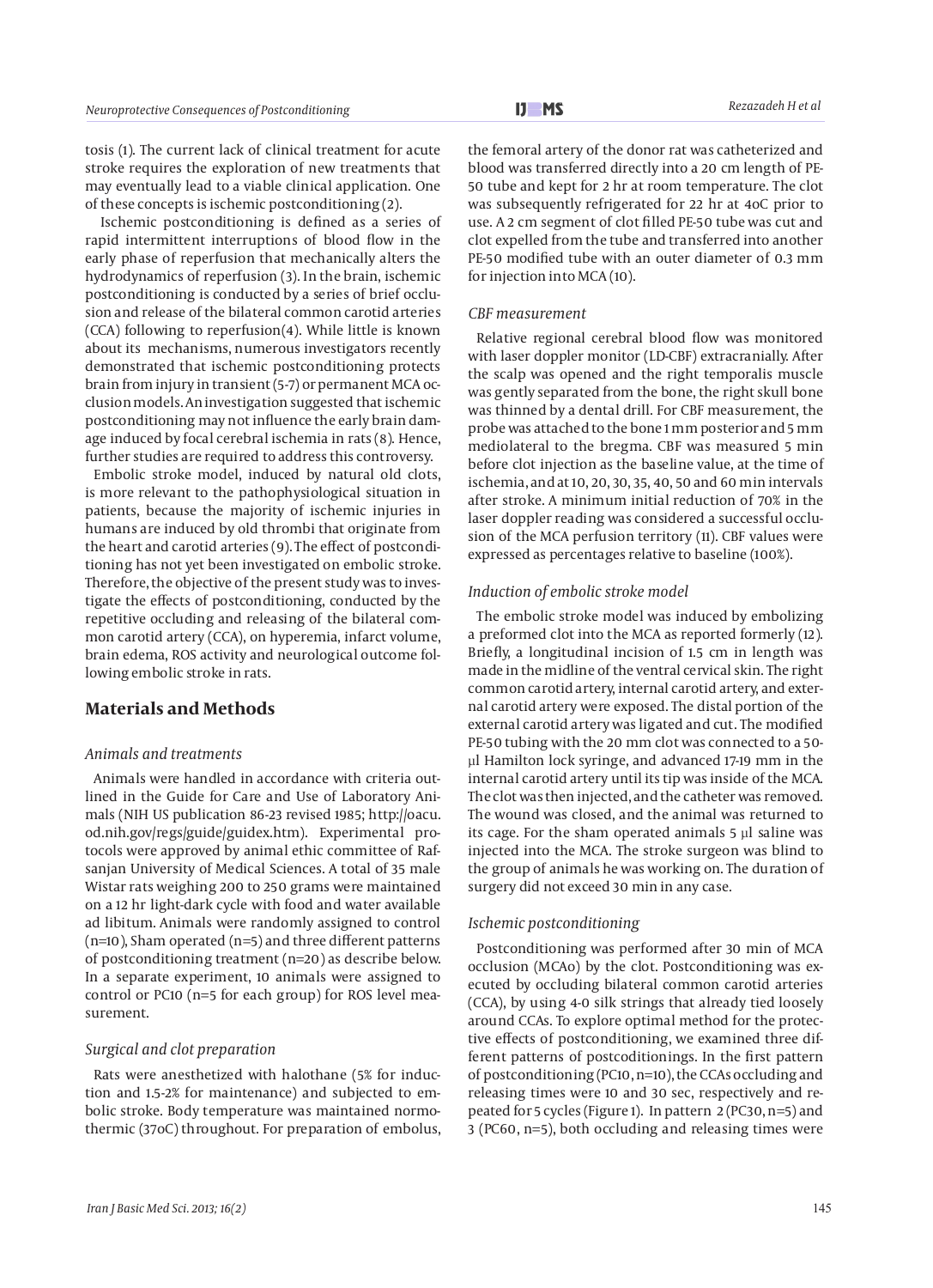#### 30 or 60 sec, respectively, and repeated for 5 cycles (13).

#### *Measurement of infarct volumes and Brain edema*

The quantification of infarct volume has been previously described (6). Briefly, all animals sacrificed 48 hr after the onset of MCA occlusion. The brains were removed from the skull and cut into 2-mm-thick coronal sections in a cutting block and stained with 2% 2,3, 5- triphenyltetrazolium chloride (Sigma) for 30 min at 37°C followed by overnight immersion in 10% formalin. The infarcted tissue remained unstained (white), whereas normal tissue was stained red. The infarct zone was demarcated and analyzed by Image J software (NIH Image, version 1.61). Infarct areas of all sections were added to determine the total infarct area, which was multiplied by the thickness (2 mm) of the brain sections to obtain the infarct volume. To compensate for the effect of brain edema, the corrected infarct volume was calculated as follows: corrected infarct area=measured infarct area×(1-[(ipsilateral hemisphere area-contralateral hemisphere area) /contralateral hemisphere]) (6). Brain edema was determined with the following formula: edema= (volume of right hemisphere-volume of left hemisphere)/volume of left hemisphere (12). The brain edema was expressed as percentages.



**Figure 1.** Experimental protocol used to determine the effect of Postconditioning after the embolic model middle cerebral artery occlusion (MCAO). Sham indicates sham-operated rats; Control, rats subjected to embolic stroke and followed for 48 hr; Postconditioning, rats treated with ischemic Postconditioning after 30 min of stroke induction and followed for 48 hr. Postconditioning was induced by 5 cycles of occluding and releasing common carotid arteries for 10 or 30 sec, respectively. O and R indicate Occluding and Reopening, respectively

#### *Behavioral test*

Neurological deficits were recorded at 24 and 48 hr following to embolic stroke and determined with a modified 6-point scoring system of Bederson and coworkers (14) as follows: 0, no observable deficit; 1, forelimb flexion; 2, forelimb flexion plus decreased resistance to lateral push; 3, unidirectional circling; 4, unidirectional circling plus decreased level of consciousness; and 5, death.

#### *Detection of ROS generation*

Since dihydroethidium (DHE) fluorescence can be used to detect both intracellular and extracellular superoxide detection (15), the generation of pri-infarct ROS was assessed by DHE (Sigma, USA). Briefly, fresh brains were quickly frozen at -80oC until being sectioned by the cryosection (E1100325, SLEE, Germany). The cryosections (15 μm) were washed with warm phosphate buffered saline (PBS) solution and then incubated with 5 μM DHE for 30 min at 37°C in PBS. DHE specifically reacts with superoxide anions and converts to the red fluorescence compound ethidium (Figure 5). The sections were then examined and photographed by using an inverted fluorescent microscope equipped with a digital camera. Three sections (1.7 mm from Bregma) were measured from each brain and the mean of them was used for data analysis. Measurements were taken at 200 μm intervals on each image using image processing software as previously described (15). For these analyses, the experimenter was blinded to the treatment assignations.

#### *Statistical analysis*

Data are expressed as mean  $\pm$  SD. Infarct volumes were analyzed by one-way ANOVA and Laser Doppler data were compared by two-way ANOVA. Individual differences were determined by Tukey's test. Differences of brain edema and ROS level between control and postconditioning (PC10) groups were analyzed by t-test. Nonparametric Mann-Whitney test was used for neurological deficits comparison.

#### **Results**

## *Effect of postconditioning on blood flow of MCA territory*

There were no significant differences in initial mean laser doppler readings between treatment groups. Percentage laser Doppler reductions were 72±6 and 73±5% for control and PC10 treatment groups, respectively. Compared to the control group, postconditioning with 10 sec occlusion and 30 sec reperfusion (PC10) prevented hyperperfusion at MCA territory when measured at 35, 40, 50 and 60 min after embolic stroke (*P*<0.005; Figure 2).

## *Effect of postconditioning on infarct volume and brain edema*

We did not observe any cerebral infarction and neurological deficits in sham-operated animals. Inducing postconditioning with 10 sec occlusion and 30 sec reperfusion (PC10) reduced infarct volume by approximately 64% compared to the control group (*P<*0.001). The rest postconditioning protocols also reduced infarct volume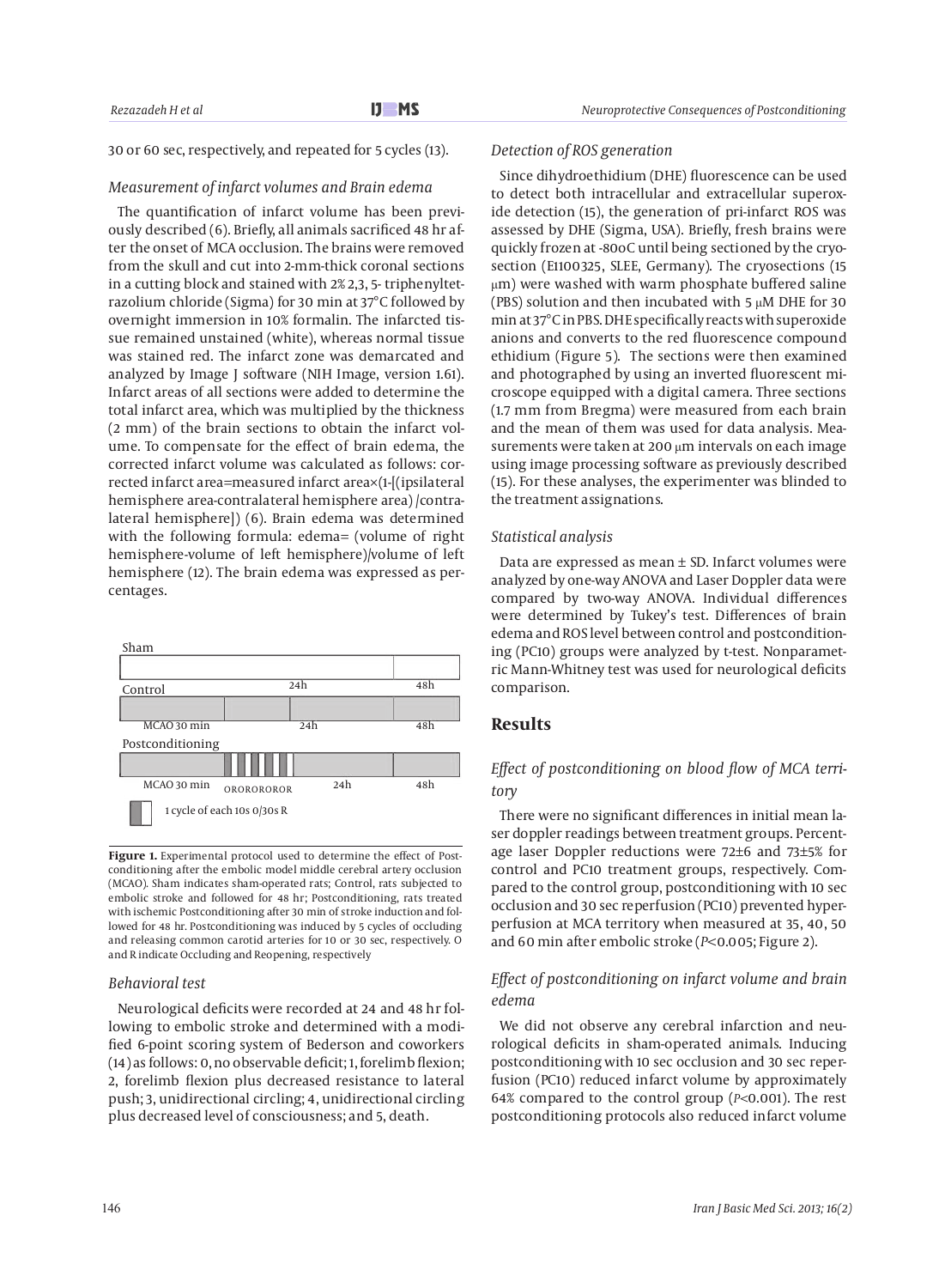by approximately 45% compared to the control group (*P<*0.05; Figure 3) but they did not effect other parameters including brain edema or neurological deficits. Since better neuroprotection was observed by PC10, the other patterns of postconditioning were excluded from further study. Compared to the control group, PC10 decreased brain edema at 48 hr following the embolic stroke (*P<*0.05; Figure 4).



Figure 2. Effect of postconditioning (5 cycles of occluding and releasing common carotid arteries for 10 or 30 sec, respectively) at 30 min after stroke on cerebral blood flow (CBF). Blood flow decreased to approximately 70% of baseline (before stroke) immediately after stroke insult, returned to approximately 80 to 100% of baseline during 5 to 30 min after stroke in both control ( $n=5$ ) and postconditioning ( $n=6$ ) groups. Postconditioning hindered hyperemia of MCA territory at 35, 40, 50 and 60 min after embolic stroke. \*\**P<*0.005, \*\*\**P<* 0.001

## *Effect of postconditioning on ROS activity and neurologic functions*

We did not observe any significant change between PC10 and control group in ROS levels at 48 hr following the stroke (Figure 5). Postconditioning with 5 cycles of 10 sec occlusion and 30 sec reperfusion ameliorated neurological function at 48 hr following the embolic model of stroke (*P<*0.05). There was no significant difference in neurologic deficits between control and PC10 groups at 24 hr after MCA embolization (Table 1).

| Table 1. Postconditioning decreased neurological deficits at 48 hr follow- |  |
|----------------------------------------------------------------------------|--|
| ing the stroke                                                             |  |

| hr | Control        | Postconditioning |
|----|----------------|------------------|
| 24 | $3(1.75-3.25)$ | $3(1.5-3)$       |
| 48 | $3(2-3.5)$     | $2(1-2)^{*}$     |

Neurological deficits were measured by a five-score scale at 24 and 48 hr following the embolic cerebral ischemia onset. Postconditioning was induced at 30 min after stroke. The data are presented as median, 25th and 75th percentiles (percentiles in the parentheses). Non parametric Mann-Whitney test showed a significant difference between control and postconditioning treated groups at 48 hr after embolic stroke. \**P<*0.05 compared to the control group at the same time



**Figure 3.** Effect of different types of postconditioning on infarct volume. Infarct volume was determined by calculating TTC stained brain sections that were obtained 48 hr after MCA (middle cerebral artery) embolization. The data are presented as Mean  $\pm$  SD. In type 1 postconditioning (PC10), the CCAs occluding and releasing times were 10 and 30 sec, respectively and repeated for 5 cycles. In type 2 (PC30) and type 3 (PC60), both occluding and releasing times were 30 or 60 sec, respectively and repeated for 5 cycles. \**P<*0.05, \*\*\**P<*0.001 compared to the control group



**Figure 4.** Effect of postconditioning on brain edema which was calculated by TTC stained brain sections obtained 48 hr after MCA (middle cerebral artery) embolization. The data are presented as Mean±SD PC10=postconditioning which was induced by 5 cycles of occluding and releasing CCAs with 10 and 30 sec, respectively. \**P<*0.05 compared to the control group

## **Discussion**

The main findings of this study are that postconditioning with 5 cycles of 10 sec occlusion and 30 sec reperfusion (PC10) of bilateral common carotid arteries reduces ischemic damage and neurological deficits induced by embolic stroke in rats. Many studies have demonstrated properties of postconditioning in permanent (4, 5, 16), transient (6) or global (17) cerebral ischemia. However, the reperfusion pattern of embolic stroke differs from the above mentioned models. To the best of our knowledge, there is no investigation studying effects of postconditioning on embolic stroke. This model of cerebral ischemia mimics human stroke and is more relevant to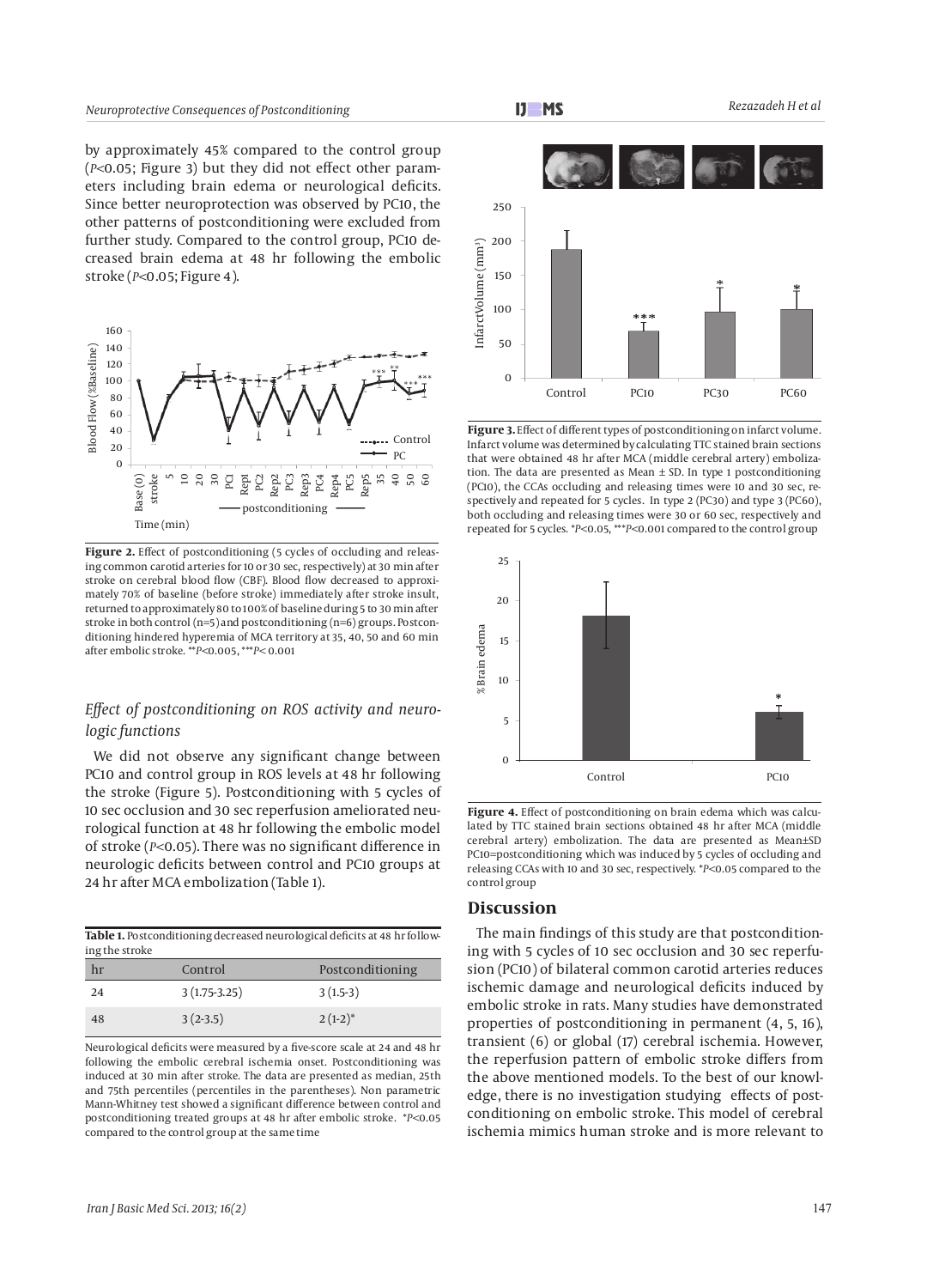

Figure 5. Effect of postconditioning on ROS levels after the embolic model of stroke which was calculated by dihydroethidium stained brain cryosections obtained 48 hr after MCA embolization. There is no significant difference between groups

the pathophysiological situation in patients (18).

Our data revealed that postconditioning abolishes reactive hyperemia after cerebral ischemia insult. Reopening of the thrombotic occluded blood vessels is one the only strategy for acute stroke therapy by using recombinant tissue plasminogen activator (rt-PA) (19). However, abrupt reperfusion by rt-PA may cause an overproduction of reactive oxygen species, leading to reperfusion injury that exacerbates stroke (4, 5, 20). Reperfusion injury has been confirmed repeatedly in many studies (21). An overt hyper perfusion of cerebral ischemic tissue following similar conditions to those in the present study has been reported by others (5, 21). In our current embolic model of stroke and in a permanent MCA occlusion plus 15 min of bilateral CCA occlusion a hyperemia response occurred (5), which was disturbed by postconditioning.

Although the effects of ischemic postconditioning have been confirmed, the mechanisms involved are poorly understood. It is well known that generation of excessive ROS during hyper reperfusion plays a major role in brain injury associated with cerebral ischemia (6). Based on other investigators (5, 22), prevention of reactive hyperemia may involve in effect of postconditioning after stroke through inhibition of ROS production. It has been reported that Toll-like receptor 4 signaling and innate immunity may be involved in the protective mechanisms of postconditioning and ischemic tolerance (23). Many investigations have shown that postconditioning inhibits apoptosis (6, 7, 22), ROS production (16) and activation of the protein kinase Akt after stroke (24). However, we did not observe any significant change in ROS level, following induction of postconditioning, which is not parallel with other recently findings. Since the pathophysiology of embolic stroke is different from the permanent or transient models (25), it may be elicited that perhaps there are different mechanisms for postconditioning in embolic stroke which needs further studies to be addressed.

As free radicals contribute to ischemic injury, many studies were done on effects of postconditioning on free radicals after stroke. Postconditioning robustly attenuated the amount of superoxide at 30 min after reperfusion in the model of 30 min of CCA occlusion plus permanent MCA occlusion (5, 16, 20). The result of one study is against our findings and other investigators which showed postconditioning might not influence the early brain damage induced by focal cerebral ischemia in rats (8). In that study however, postconditioning was different from our current experiments as well as the others (6, 8, 13) as it was elicited by only 3 cycles of 30 sec reperfusion interspersed by 10 sec ischemia immediately after onset of reperfusion. Again the infarct ratios, brain edema ratios and motor behavior deficits were analyzed 24 hr after ischemic insult (8), while longer time points are needed for evaluation of behavioral deficits and infarction.

Our study has some limitations. The effects of therapeutic time window of ischemic postconditioning on embolic model of stroke have not been investigated in the current study. However, it has been reported that delayed postconditioning robustly reduced the infarct size, and improved the outcomes of behavioral tests up to two months after transient model of stroke (4). In the current study, the effect of postconditioning on embolic stroke without application of thrombolytic therapy was investigated, while reperfusion in ischemic stroke patients is usually achieved by r-tPA. It has been reported that delayed postconditioning in the transient model of stroke counteracts the exacerbating effect of the r-tPA, and found that delayed postconditioning mitigated the worsening effect of the t-PA on infarction (4, 21). However, in this study, reperfusion was induced by bilateral CCA release. Further studies are required to test whether postconditioning shows effects in an embolic model, in which reperfusion is induced by r-tPA application.

## **Conclusion**

The present study indicates for the first time, that postconditioning with 5 cycles of 10 sec occlusion and 30 sec reperfusion of bilateral common carotid arteries, applied at 30 min after embolic stroke, decreases hyperemia after injury insult, reduces infarct volume and brain edema, and improves neurological functions. However, further investigations are required to elucidate the exact effects of postconditioning on embolic stroke after achieving reperfusion by r-tPA.